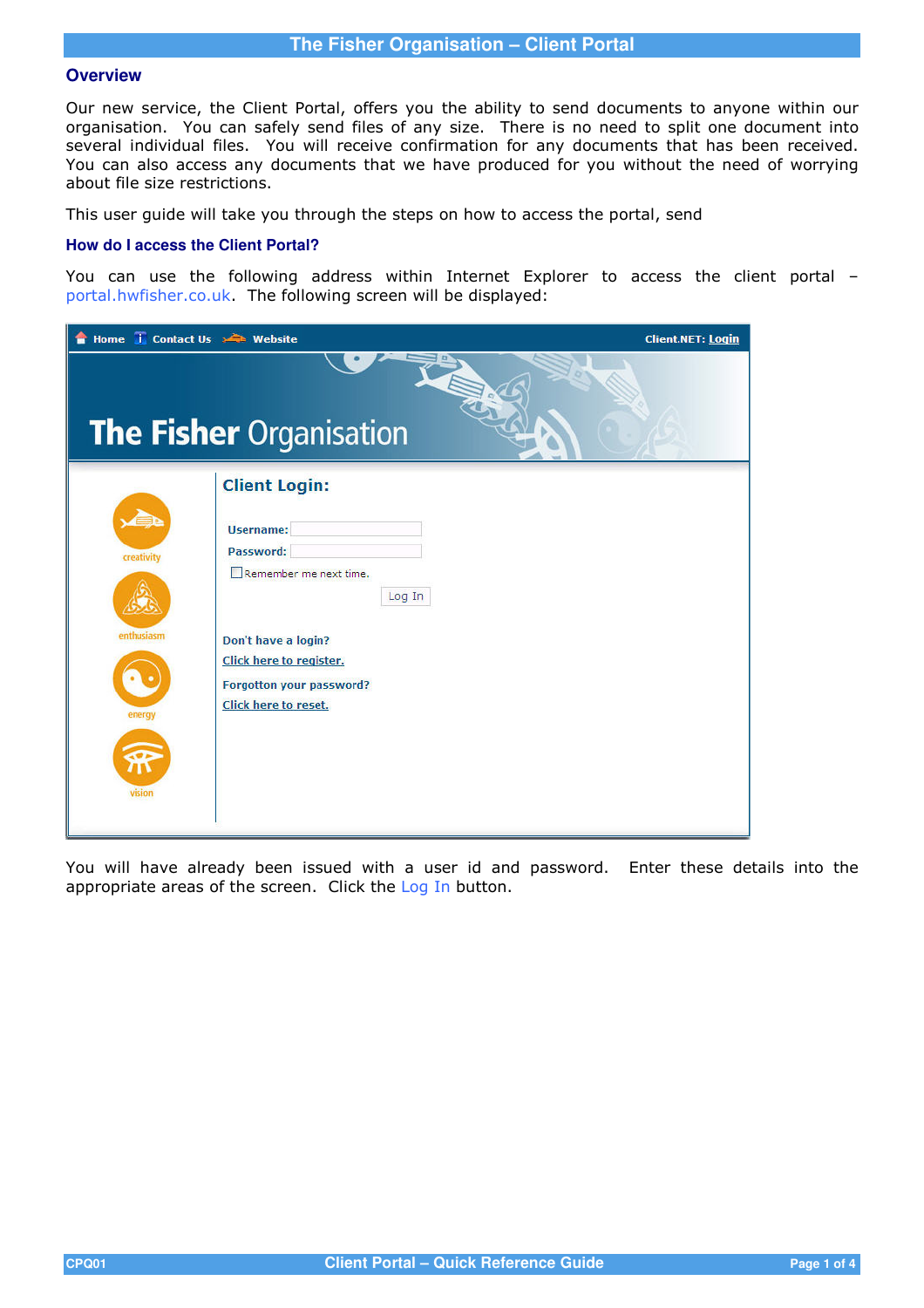### The Welcome Screen

The Welcome screen, similar to the image below, will be displayed where you can select one of the following tasks:

- Download recently published documents
- Send files to us
- Access all your documents
- Customising the page



## **How do I send a file through the client portal?**

To start the task:

1. Click the link Send Files To Us

From the Send Documents screen select what the document relates to and add any further comments that will be of help in identifying the document.

| Use this page to send a new document or set of documents via the portal |
|-------------------------------------------------------------------------|
| Select                                                                  |
| Select                                                                  |
| <b>Business Processing</b>                                              |
| Other, see comments                                                     |
|                                                                         |
| Click "Add" to begin adding file(s) that you wish to send:              |
|                                                                         |

2. Click Add

The portal will now allow you to add the necessary files that you wish to send. Follow the directions as outlined in the image below:

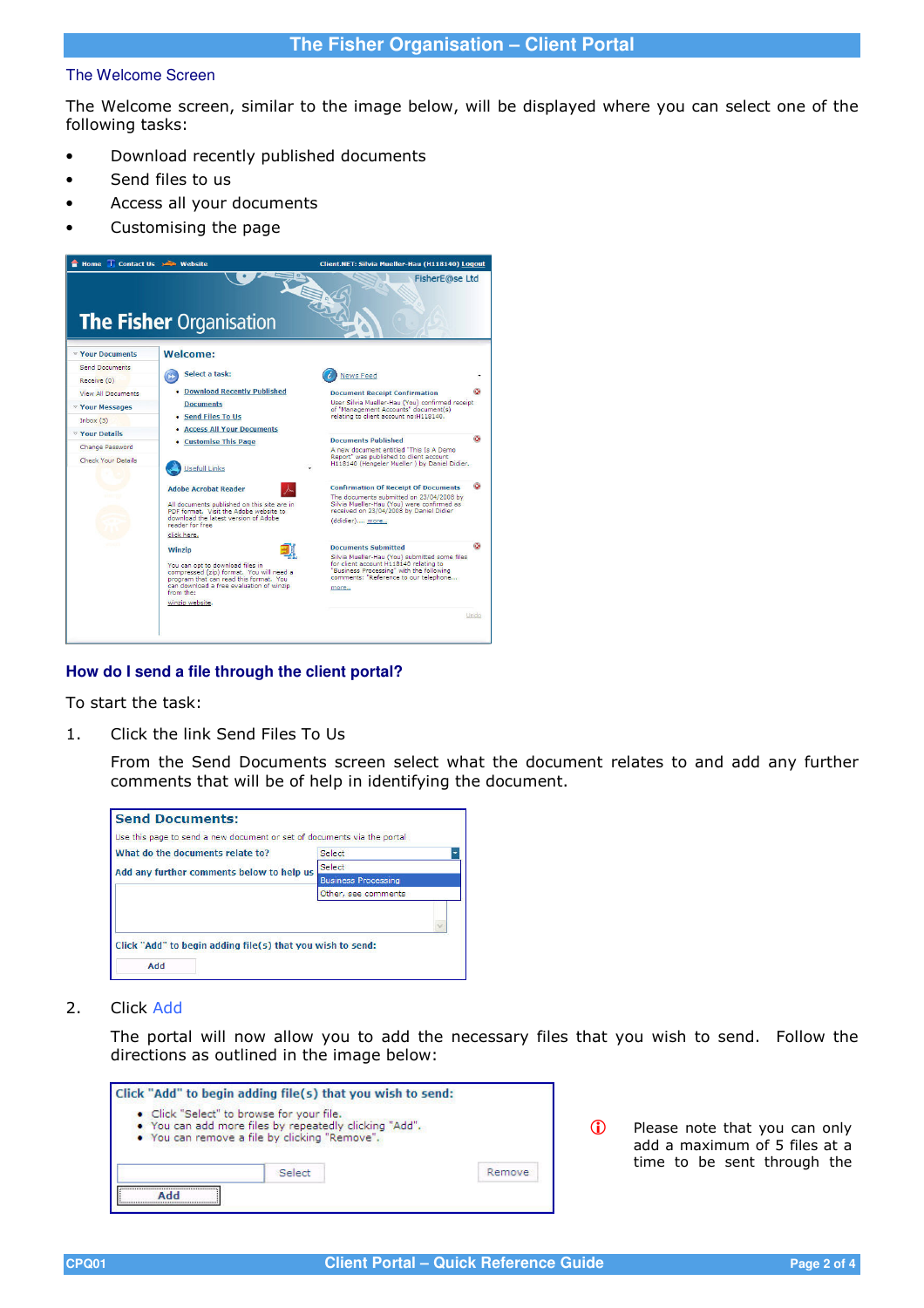## **The Fisher Organisation – Client Portal**

3. Click Send Documents

Click "Send Documents" to begin the file transfer:

```
Send Document(s)
                       Cancel
```
The Files submitted confirmation dialog will be displayed.

| Your files have been submitted successfully. Your account |
|-----------------------------------------------------------|
|                                                           |
|                                                           |
|                                                           |
|                                                           |
|                                                           |

#### 4. Click OK to continue

## **How do I check that the document(s) have been received?**

Within the News Feed section on the Home page of the portal you will see the message that relates to the document that you have submitted (see image below).

| <b>News Feed</b>                                                                                                                                 |  |
|--------------------------------------------------------------------------------------------------------------------------------------------------|--|
| <b>Documents Submitted</b>                                                                                                                       |  |
| Silvia Mueller-Hau (You) submitted some files<br>for client account H118140 relating to<br>"Business Processing" with the following<br>comments: |  |

Once the account manager has processed the documents you will also receive notification on the Home screen of the portal similar to the image below:



You can also access messages from the Your Message section of the portal.



By selecting the inbox you will see what messages have been received in relation to documents that have been sent and received into the system (see image below).

| <b>Your Messages:</b> |                                                         |                                                          |  |  |  |
|-----------------------|---------------------------------------------------------|----------------------------------------------------------|--|--|--|
| <b>Inbox</b>          |                                                         | <b>For New Preply II</b> Delete <b>Replace Check New</b> |  |  |  |
|                       | From / Subject                                          | Received                                                 |  |  |  |
|                       | $-$ Received: 02/05/2008                                |                                                          |  |  |  |
|                       | Daniel Didier (ZZZ)<br>Confirmation of receipt of files | 12:47:32                                                 |  |  |  |
|                       | Daniel Didier (ZZZ)<br>Documents submitted to portal    | 10:28:30                                                 |  |  |  |